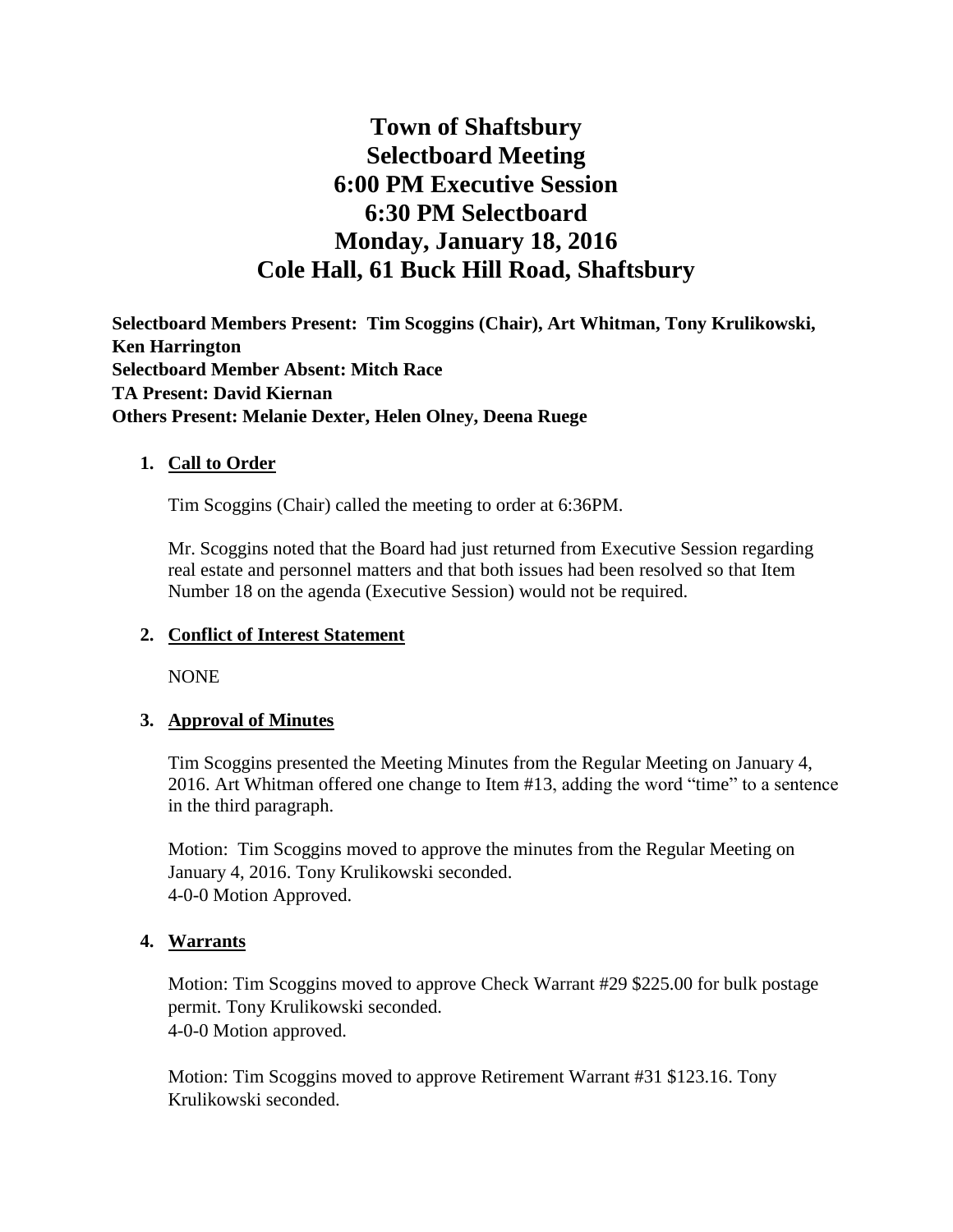4-0-0 Motion approved.

Motion: Tim Scoggins moved to approve Payroll Warrant #15 \$18,091.83. Tony Krulikowski seconded. 4-0-0 Motion approved.

Motion: Tim Scoggins moved to approve Payroll Warrant #14 \$18,361.00. Tony Krulikowski seconded. 4-0-0 Motion approved.

Motion: Tim Scoggins moved to approve Check Warrant #15 \$30,269.35. Tony Krulikowski seconded. 4-0-0 Motion approved.

## **5. Announcements**

Tim Scoggins announced that a Special Meeting to discuss the final FY17 Budget proposal and the ballot warnings for Town Meeting would be held on Monday, January 25, 2016.

Art Whitman announced that the public meeting for the Economic Development Committee on January 28, 2016 would be held at 7:00PM at Cole Hall. Mr. Whitman informed the Selectboard that letters has gone out to owners of Shaftsbury businesses regarding the meeting, which will discuss the Shaftsbury "streetscape" and to collect feedback on the current zoning regulations within the Village.

Tim Scoggins also informed the Selectboard and the public that work to revise the current Planning Commission Bylawszoning bylaws, made possible by a state grant from BCRC, had begun. Jim Sullivan from the BCRC had met with the Planning Commission and he has started to review the current Bylaws, starting with the regulations relating to the Commercial Zone.

# **6. Public Comments**

Deena Ruege and Helen Olney from the Recreation Committee gave a brief presentation to the Selectboard to publically thank the Cub Scouts of Pack 330 for cleaning up the Tilnger Trail at Howard Park last summer. The Recreation Committee appreciates the efforts of the Scouts, their parents and the Pack Leader, Faith Rhodes, in maintaining the trail. The Pack intends on returning to the Park this upcoming summer for continued clean-up.

Tim Scoggins thanked the Scouts on behalf of the Selectboard and stressed that a community like Shaftsbury relies on volunteer efforts.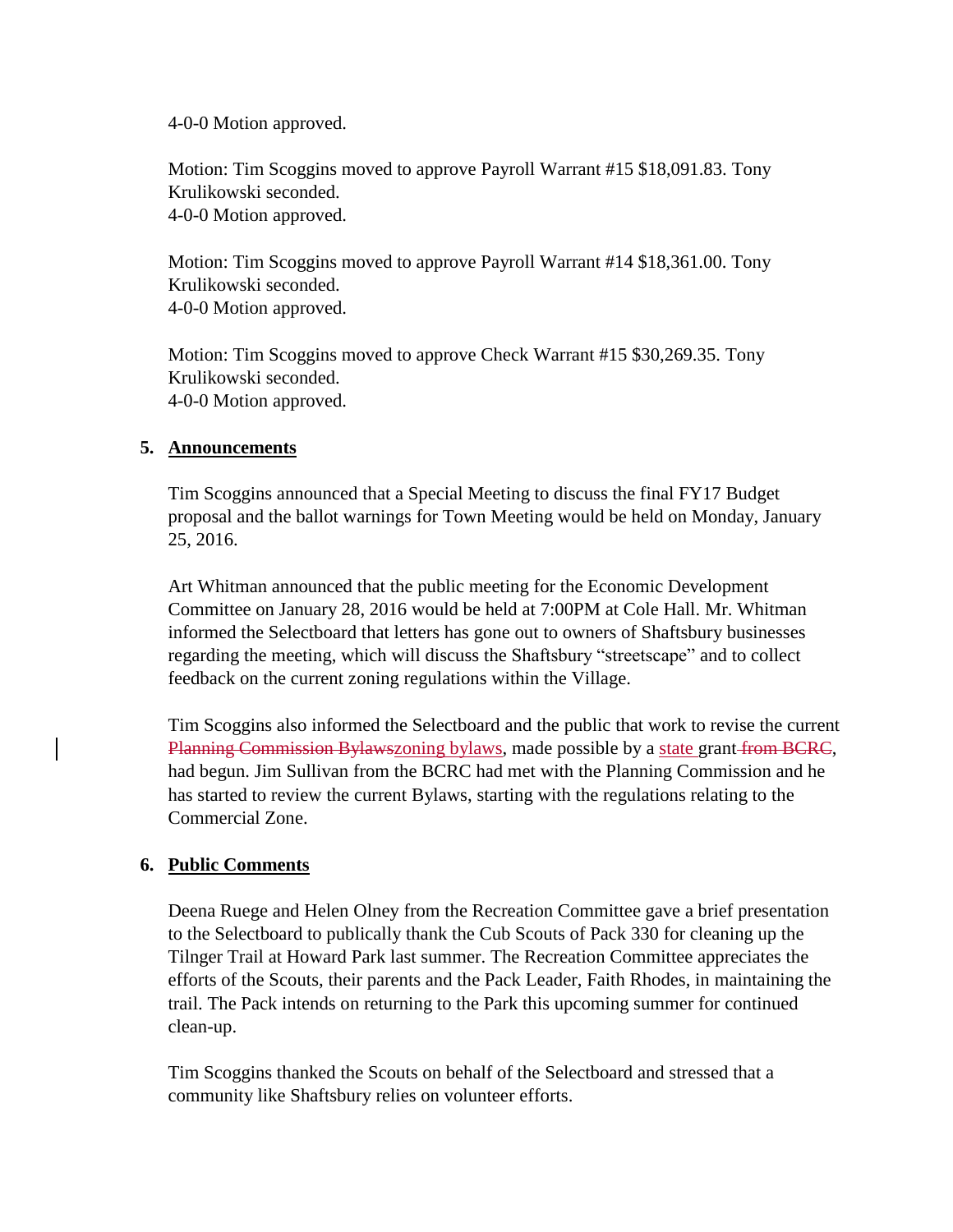# **7. Treasurer's Report – Melanie Dexter**

Melanie Dexter presented a detailed cash flow report to the Selectboard, including all receipts and disbursements for the month of December. Ms. Dexter also included a report on the Reserve Fund as of December 31, 2015, as well as a comparison between FY15 and FY16 budget statuses.

Ms. Dexter then informed the Selectboard that the audit process had identified several reserve funds that had not seen any account activity in quite some time. These funds had small or, at least in one case, a negative balance, and were the result of grants being spent down over time. Subsequently, it was determined that there was about \$32,000.00 that could be transferred to the General Fund. David Kiernan informed the Selectboard that he had ensured that the grants had been closed out and that the auditors agreed that the money could be returned to the General Fund.

Mr. Kiernan highlighted two (2) fund accounts that he had earmarked for specific projects: \$5,211.85 raised from a Community Street Dance that would be used to upgrade and improve the Cleveland Avenue Park, and a 2004 Pilot grant with a net amount of \$5,668.93 remaining that would be used for economic development.

Tim Scoggins agreed that the \$32,000.00 remaining in the various funds should be used to offset taxes and to "clean up the books." Tim Scoggins asked if clearing up these accounts would result in reduced bank fees. Melanie Dexter said that did not believe closing these accounts would show any great difference in bank fees. Ms. Dexter went on to say that she would be meeting with representatives from the bank this week to discuss fees and other banking options. Ms. Dexter and Mr. Kiernan did concede that cleaning up these accounts would streamline the management of the reserve funds.

Tim Scoggins pointed out that one of the largest amounts in the unused funds was allocated to a "Contingency Fund", which the auditors deemed unnecessary as the Town keeps its reserves-Fund Balance to the recommended 10-15% of the total budget.

# **8. Road Foreman Report**

David Kiernan gave the Road Foreman report as Steve Washburn had been out plowing the night before. Mr. Kiernan said that besides the small snow storm on the 18<sup>th</sup>, and some slick conditions on Saturday the 16<sup>th</sup>, the season had been very slow and quiet. A snow storm is currently predicted for the upcoming weekend. Mr. Kiernan informed the Board that new material being used to fix the early winter potholes seems to be holding up well. Mr. Kiernan indicated that some minor problems with the trucks had been uncovered with the bad weather and that a device had been added to the RAM to spread salt more evenly on the road, with mixed results.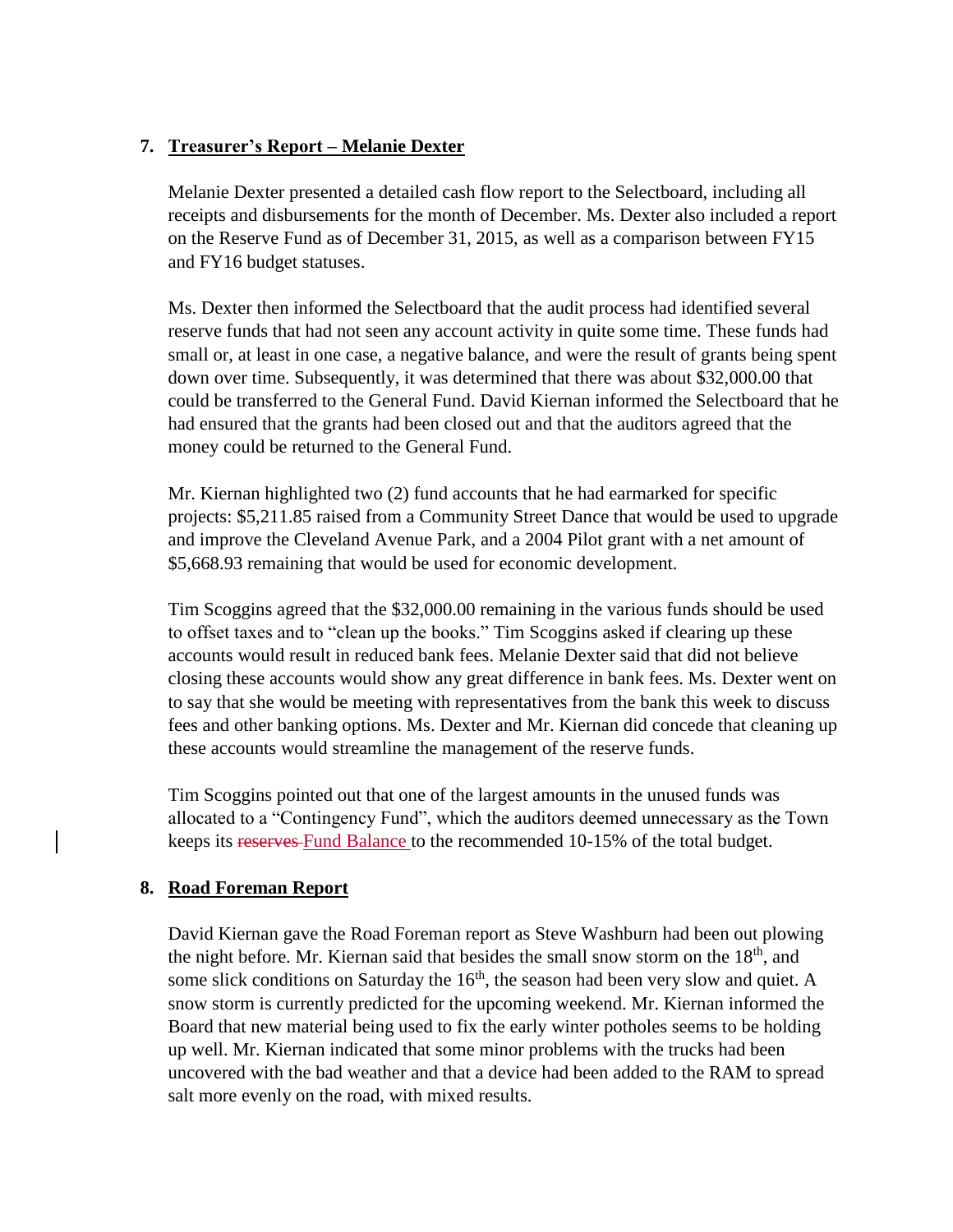Art Whitman commented that it appeared that the coarser sand/salt mix seemed to be working well. Tim Scoggins asked if things have gone smoothly with the contract plower. David Kiernan said that the arrangement has gone smoothly but the weather had resulted in lessfewer hours than expected. Mr. Kiernan said that there may be use for a part-time employee in the spring for some projects.

Mr. Kiernan concluded his remarks regarding the road crew by informing the Board that the oil pan on the RAM had rotted out and the part is currently on order. Mr. Kiernan said that this truck may be "on the block" with the one-ton, with only one vehicle being slotted for replacement next year.

## **9. Fire Department Equipment Requests**

David Kiernan presented the Board with two (2) requests from the Fire Department:

- A. The purchase of a "combi" tool for extrication purposes. After the trade-in of some pump equipment, the tool would cost the Fire Department \$3,500.00.
- B. The purchase of siding for Fire Station #2. Joe Vadakin had obtained quotes from three (3) vendors: RK Miles, Curtis Lumber and ABC Supply. Chief Vadakin had selected the siding from RK Miles, priced at \$3,345.00.

Mr. Kiernan indicated that these purchases are within the Fire Department's budget. Tim Scoggins suggested passing a motion as the amounts are over \$3,000.00.

Motion: Tim Scoggins moved that the Fire Department purchase a combi tool for \$3,500.00. Tony Krulikowski seconded. 4-0-0 Motion approved.

Motion: Tim Scoggins moved that the Fire Department purchase siding from RK Miles for Fire Station #2 for \$3,345.00. Tony Krulikowski seconded. 4-0-0 Motion approved.

#### **10. Community Appropriation Request – WBTN**

Tim Scoggins presented the Selectboard with a request from WBTN to be put on the Town Meeting ballot for a community appropriation in the amount of \$2,000.00. David Kiernan and Tim Scoggins informed the Selectboard that there is currently no clear policy on new requests. The Auditors communicate with those organizations that have received appropriations in the past, and those applications are due by November  $15<sup>th</sup>$ .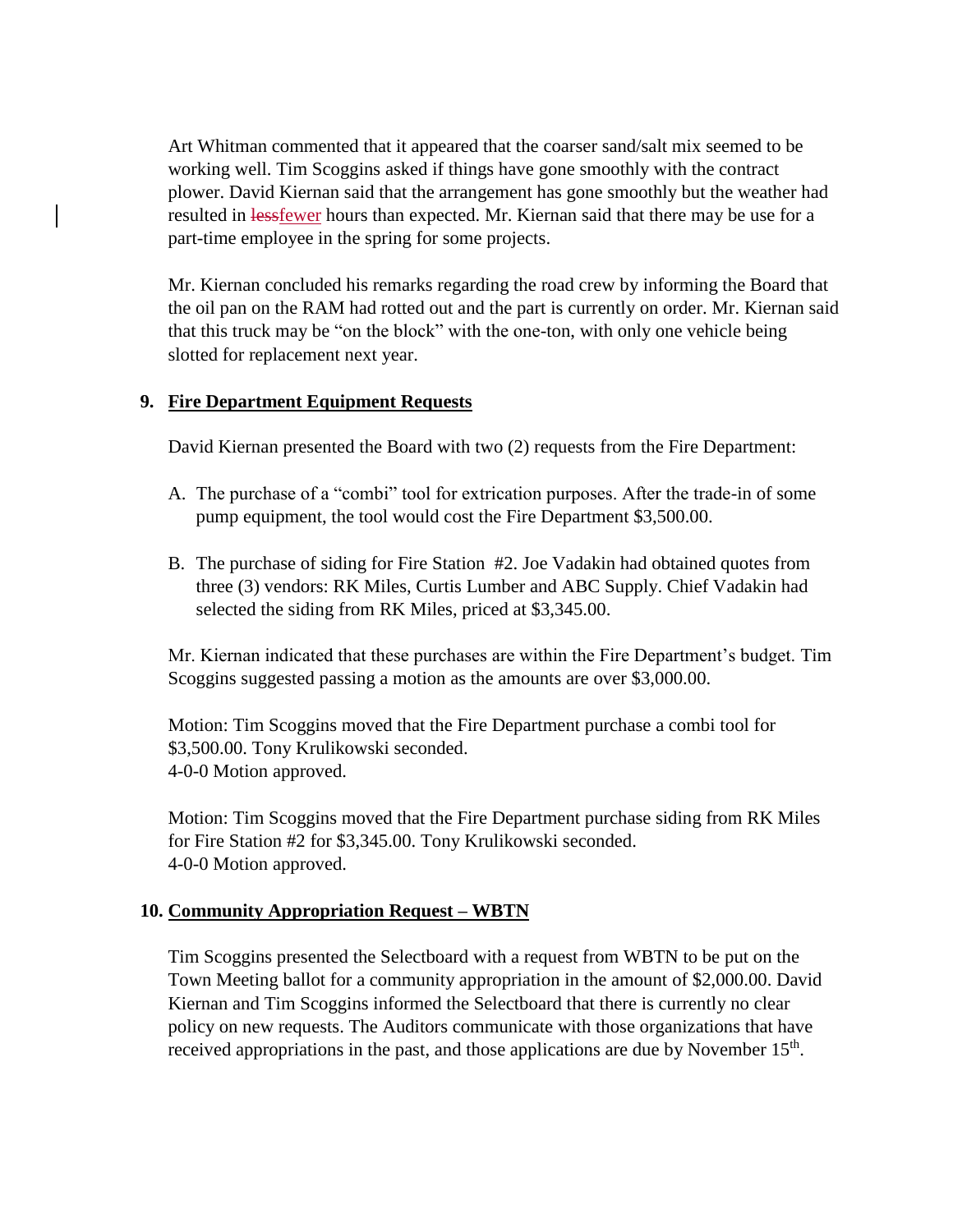David Kiernan received the paperwork from WBTN with the required information and submitted it to the Board for consideration. Tim Scoggins said that his first inclination was to deny the request as WBTN had missed the deadline. However, Mr. Scoggins said that the Selectboard had previously decided that appropriations should be left up to the public to decide upon.

David Kiernan pointed out that the Board had allowed two other new appropriations requests to be included on this year's ballot without challenge and that without a policy, it would be difficult to turn WBTN down outright. Ken Harrington inquired if a policy would be made on the appropriations requests. Mr. Kiernan replied that after Town Meeting was over, it would be addressed and perhaps petitions would be required for community appropriations.

Tim Scoggins determined that the WBTN request would be allowed but highlighted that appropriations requests would now total \$72,000.00, raising taxes approximately \$0.02 per \$100.00. Ken Harrington asked if this could be explained on the ballot and Tim Scoggins said that it was his understanding that only questions are allowed on the ballot and explanations could be construed as campaigning.

# **11. SVEDZ Buy-In**

Tim Scoggins reminded the Board of the report discussed at the previous Regular Meeting regarding the Southern Vermont Economic Development Zone. One of the report's recommendations was for municipalities to begin to budget for the development creation of a Comprehensive Economic Development Strategy (CEDs) . Mr. Scoggins spoke with the Chairman of the Bennington Select Board, Thomas Jacobs, and it was proposed that Bennington and Shaftsbury should base the funding  $\frac{\partial f}{\partial r}$  CEDs upon population. A contribution of \$3,500.00 was calculated for Shaftsbury; \$15000 for Bennington. Mr. Scoggins suggested using a portion of the \$5,668.93 from the remaining 2004 Pilot grant as funding for the formation of the CEDs, with the remainder going to the Economic Development Committee.

Tony Krulikowski asked if this "buy-in" would be contingent upon Bennington's participation in the efforts. Tim Scoggins replied that he felt that Bennington will sign on and after reaching out to State legislators that this was an action that needed to be taken and other towns should be contacted. David Kiernan pointed out that the money could be left in the General Fund and a check written "if Bennington jumps in." Tim Scoggins said that State grants may also be available.

Motion: Tim Scoggins moved to contribute \$3,500.00 to the formation of CEDs. Tony Krulikowski seconded. 4-0-0 Motion approved.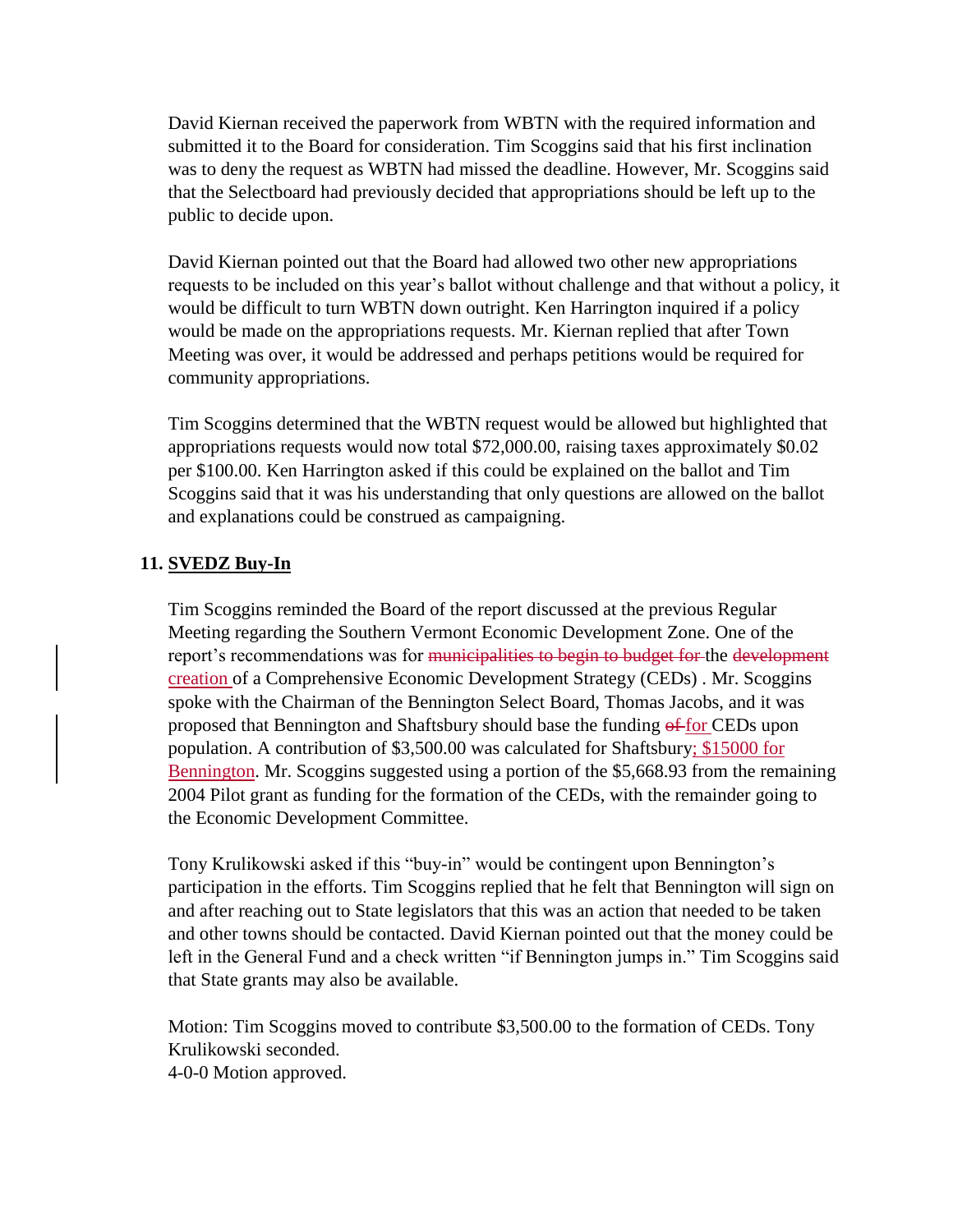## **12. Town Real Estate Purchase**

Tim Scoggins reminded the Board and public that the discussions regarding putting the Town Garage on the upcoming ballot had been put on hold due to a possible real estate purchase. Art Whitman informed the public that  $\alpha$ -the parcel of land just north of the entrance to the landfill had agreed to be sold to the Town by Peter Sausville. Tim Scoggins said that negotiations had begun and a purchase and sale agreement was being drawn up for the transaction, with the intent of asking the voters to improve this purchase at Town Meetingon the March 1 ballot. The purchase price for the property will be \$30,000.00, with the purchase being spread out over three (3) years. Tim Scoggins said that he was budgeting for some additional expenses, including attorney's fees and transfer taxes, with any additional expenses coming out of the General Fund.

Mr. Scoggins said that the Board would be looking seriously at placing the new Town Garage at that location, closer to the road.

## **13. Almost Final Budget**

David Kiernan and Tim Scoggins continue to work on the final FY16 budget for warning. Mr. Kiernan made some changes to the Capital Improvement Funds, including the following:

- A) Removing the funds reserved for the work on Shaftsbury Hollow Road. As grant funds had been received for the engineering portion of this project, Mr. Kiernan believed a grant through Better Back Roads would be available to assist in funding the actual work on the project.
- B) Chip-sealing from Harvest Hills and Hewitt Drive have been dropped from FY16. Paving on the lower 780' of Harvest Hills will still take place, as will the chip sealing in Paran Acres.

Tim Scoggins said that with the proposed budget, taxes would remain flat, if not a bit lower next year.

#### **14. Approval of Purchase of Beauchesne Farm**

The Vermont Land Trust (VLT) had approached the Board requesting that a letter be sent in support of the VLT for the purchase of the development rights of the former Beauchesne Farm on Rod and Gun Club Road, so that a future owner may continue to keep the property as a working farm and protect it from development. The VLT has